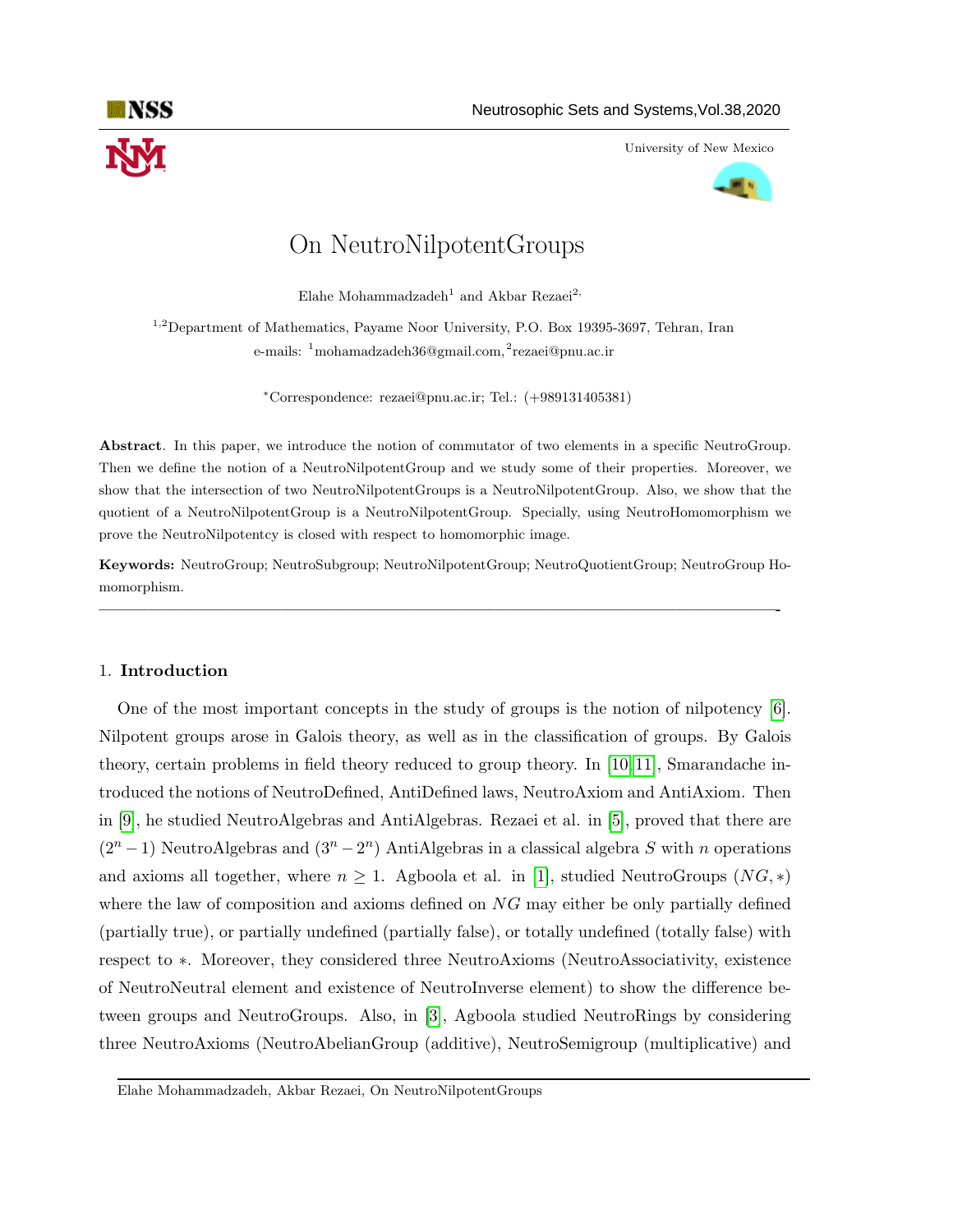NeutroDistributivity (multiplication over addition)). Scholars applied the notion of NeutroAxioms and NeutroLaw on Rings, Subgrings, Ideals, QuotientRings and Ring Homomorphism to present some new notions and several results are obtained (see [\[3\]](#page-7-6), [\[7\]](#page-7-8)). In this paper, we consider a class of NeutroGroups was introduced in [\[1\]](#page-7-5), and define the notion of NeutroNilpotentGroups. Moreover, we investigate elementary properties of NeutroNilpotentGroups. Specially, we show that the intersection of two NeutroNilpotentGroups is a NeutroNilpotent-Group. Also, we prove the NeutroNilpotency is closed with respect to homomorphic image.

### 2. Preliminaries

We recall some basic definitions and results which are proposed by the pioneers of this subject.

**Definition 2.1** ([\[8\]](#page-7-9)). (i) A classical operation is well defined for all the set's elements.

- (ii) A NeutroOperation is an operation partially well defined, partially indeterminate, and partially outer defined on the given set.
- (iii) A classical law/axiom defined on a nonempty set is totally true (i.e. true for all set's elements).
- (iv) A NeutroLaw/NeutroAxiom (or NeutrosophicLaw/NeutrosophicAxiom) defined on a nonempty set is a law/axiom that is true for some set's elements (degree of truth  $(T)$ ), indeterminate for other set's elements (degree of indeterminacy  $(I)$ ), or false for the other set's elements (degree of falsehood  $(F)$ ), where  $T, I, F \in [0, 1]$ , with  $(T, I, F) \neq (1, 0, 0)$  that represents the classical axiom.
- (v) A NeutroAlgebra is an algebra that has at least one NeutroOperation or one NeutroAxiom (axiom that is true for some elements, indeterminate for other elements and false for other elements).

**Definition 2.2** (4). For a nonempty set G and a binary operation  $*$  on G the couple  $(G, *)$ is called a classical group if the following conditions hold:

- (G1)  $x * y \in G$  for all  $x, y \in G$ .
- (G2)  $x * (y * z) = (x * y) * z$  for all  $x, y, z \in G$ .
- (G3) There exists  $e \in G$  such that  $x * e = e * x = x$  for all  $x \in G$ .
- (G4) There exists  $y \in G$  such that  $x * y = y * x = e$  for all  $x \in G$ , where e is the neutral element of G.

If for all  $x, y \in G$ , (G5)  $x * y = y * x$ , then  $(G, *)$  is called an abelian group. Note that  $x * y$  will be written as  $xy$  for all  $x, y \in G$ .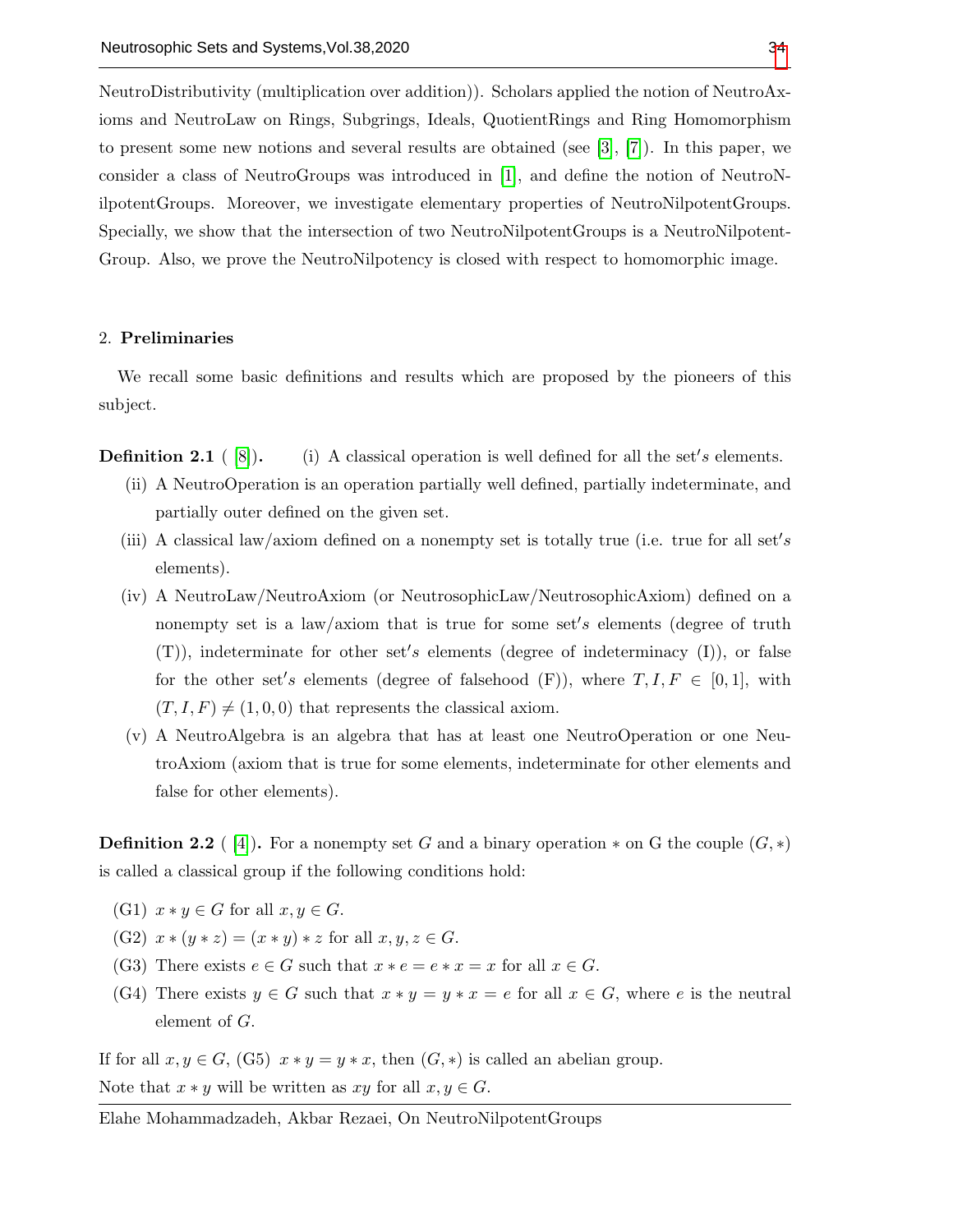**Definition 2.3** (6). A group  $(G, *)$  is called nilpotent if it has a central series, that is, a normal series  $e = G_0 \leq G_1 \leq \cdots \leq G_n = G$  such that  $G_{i+1}/G_i$  is contained in the center of  $G/G_i$  for all i. The length of a shortest centeral series of G is the nilpotent class of n.

**Definition 2.4** (6). Let  $(G, *)$  be a group and  $x_1, \ldots, x_n$  be elements of G. Commutator of  $x_1$  and  $x_2$  is  $[x_1, x_2] = x_1^{-1} x_2^{-1} x_1 x_2$ . A commutator of weight  $n \ge 2$  is defined by  $[x_1, ..., x_n] =$  $[x_1, ..., x_{n-1}], x_n]$ , where by convention  $[x_1] = x_1$ .

A NeutroGroup is an alternative of a group that has either one NeutroOperation (partially well-defined, partially indeterminate and partially outer-defined), or at least one NeutroAxiom (NeutroAssociativity, NeutroNeutralElement or NeutroInverseElement) with no AntiOperation (is an operation outer-defined for all the set's elements (totally falsehood)) or AntiAxion (is an axiom that is false for all set's elements). It is possible to define NeutroGroup in another way by considering only one NeutroAxiom or by considering two NeutroAxioms or etc.

**Definition 2.5.** Let  $NG$  be a nonempty set and  $*$  be a binary operation on  $NG$ . The couple  $(NG, *)$  is called a NeutroGroup if the following conditions are satisfied:

- (NG1) There exists some triplet  $(x, y, z) \in NG$  such that  $x*(y*z) = (x*y)*z$  and  $u*(v*w) \neq$  $(u * v) * w$  for some  $(u, v, w) \in NG$  or there exists some  $(r, s, t) \in NG$  such that  $r * (s * t)$  =indeterminate or  $(r * s) * t$  =indeterminate (NeutroAssociativity).
- (NG2) There exists at least an element  $a \in NG$  that has a single neutral element i.e., we have  $e \in NG$  such that  $a * e = e * a = a$  and for  $b \in NG$  there does not exist  $e \in NG$ such that  $b * e = e * b \neq b$  or there exists  $e_1, e_2 \in NG$  such that  $b * e_1 = e_1 * b = b$  or  $b * e_2 = e_2 * b = b$  with  $e_1 \neq e_2$  or there exists at least an element  $c \in NG$  that there is  $d \in NG$  such that  $c * d = d * c$  =indeterminate (NeutroNeutralElement).
- (NG3) There exists an element  $a \in NG$  that has an inverse  $b \in NG$  w.r.t. a unit element  $e \in NG$  i.e.,  $a * b = b * a = e$ , or there exists at least one element  $b \in NG$  that has two or more inverses  $c, d \in NG$  w.r.t. some unit element  $u \in NG$  i.e.,  $b * c = c * b = u$ ,  $b * d = d * b = u$  or there exists at least one element  $r \in NG$  that has one element  $s \in NG$  such that  $r * s = s * r =$ indeterminate (NeutroInverseElement).
- (NG4) There exists some duplet  $(a, b) \in NG$  such that  $a * b = b * a$  and there exists some duplet  $(c, d) \in NG$  such that  $c * d \neq d * c$ , or there exists some  $(r, s) \in NG$ ,  $r *$ s =indeterminate or  $s*r =$ indeterminate, then  $(NG, *)$  is called a NeutroAbelianGroup (NeutroAbelianGroup).

**Example 2.6.** Let  $U = \{a, b, c, d, e, f\}$  be a universe of discourse and  $NG = \{a, b, c, d\}$  be a subset of U. Define the operation  $*_1$  on NG in table [1.](#page-3-0) Then  $*_1$  is a NeutroLow since  $c*_1 d =$ indeterminate. Also,

 $a *_{1} (b *_{1} c) = (a *_{1} b) *_{1} c$  and  $c *_{1} (a *_{1} c) = c *_{1} d =$  indeterminate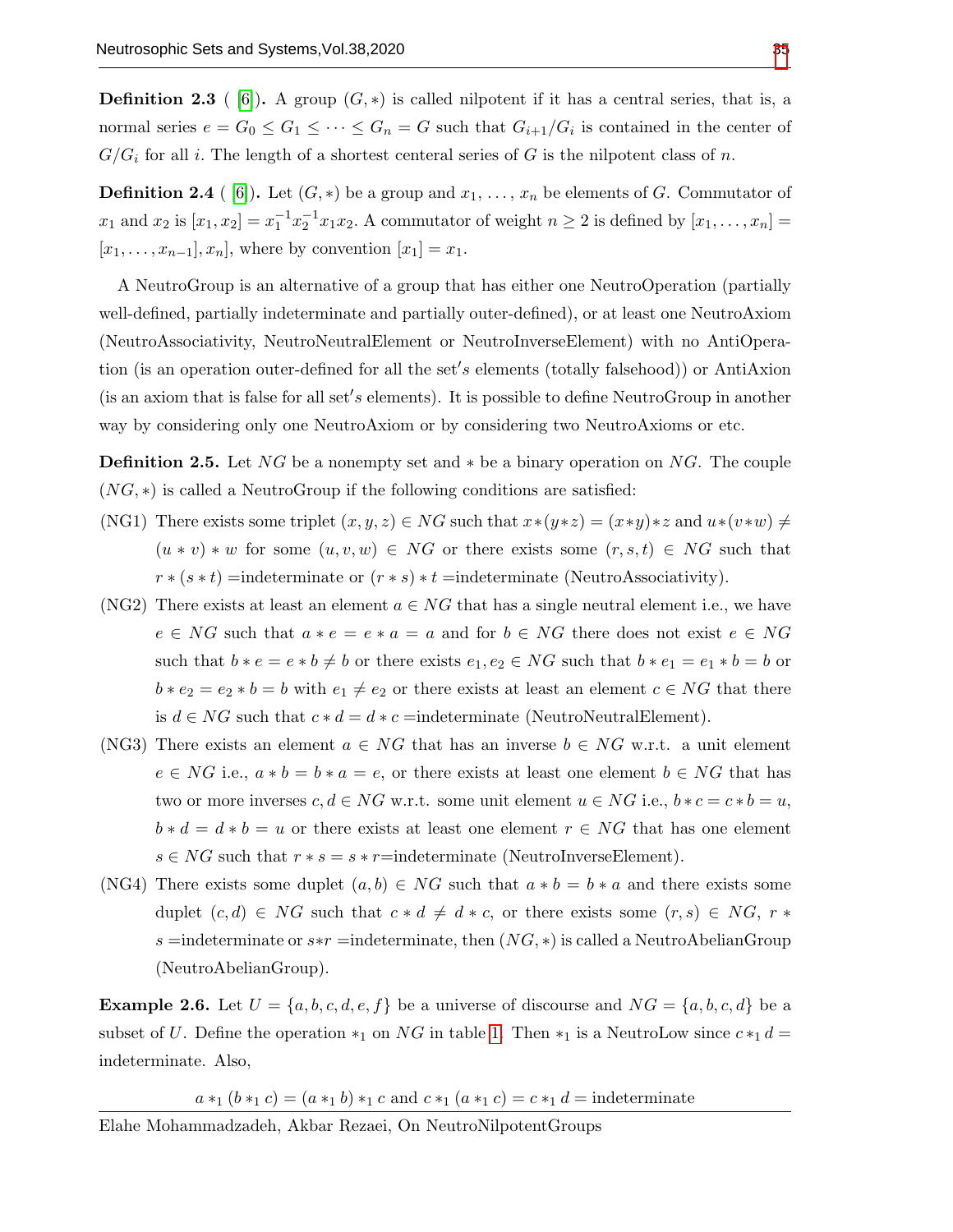| $*_1$        | a            | b | $\mathbf c$  | $_{\rm d}$   |
|--------------|--------------|---|--------------|--------------|
| $\mathbf{a}$ | b            | с | $_{\rm d}$   | a            |
| b            | C            | d | $\mathbf{a}$ | с            |
| $\mathbf c$  | d            | a | b            | ?            |
| $\mathbf d$  | $\mathbf{a}$ | b | ?            | $\mathbf{a}$ |

<span id="page-3-0"></span>TABLE 1. The table of NeutoGroup  $(NG, *_1)$ 

Thus,  $(NG, *_{1})$  is a NeutroGroup.

Note that  $x * y$  will be written as  $xy$  for all  $x, y \in NG$ .

**Theorem 2.7** ( [\[1\]](#page-7-5)). Let  $(NH, *)$  be a NeutroSubgroup of the NeutroGroup  $(NG, *)$ . The sets  $(NG/NH)_l = \{xNH : x \in NG\}$  and  $(NG/NH)_r = \{NHx : x \in NG\}$  are two NeutroGroups with operations  $\circ_l$ ,  $\circ_r$  where for any  $xNH$ ,  $yNH \in (NG/NH)_l$ ,  $NHx$ ,  $NHy \in (NG/NH)_r$ ,  $x, y \in NG$  we have

$$
xNH\circ_l yNH=xyNH, \quad NHx\circ_r NHy=NHxy.
$$

**Definition 2.8** ( [\[1\]](#page-7-5)). Let  $(NG, *)$  and  $(NK, \circ)$  be two NeutroGroups. The mapping  $\varphi: NG \to NK$  is called a NeutroGroup Homomorphism if for every duplet  $(x, y) \in G$ , we have  $\varphi(x * y) = \varphi(x) \circ \varphi(y)$ .

In addition, if  $\varphi$  is a NeutroBijection, then  $\varphi$  is called a NeutroGroup Isomorphism. NeutroGroup Epimorphism, NeutroGroup Monomorphism, NeutroGroup Endomorphism are defined similarly.

**Theorem 2.9** ( [\[1\]](#page-7-5)). Let  $(NG, *)$  and  $(NK, o)$  be NeutroGroups and let  $e_{NG}$  and  $e_{NH}$  be NeutroNeutralElements in NG and NK respectively. Suppose that  $\varphi : NG \rightarrow NK$  is a NeutroGroup Homomorphism. Then  $\varphi(e_{NG}) = e_{NK}$ .

From now on, NG is a NeutroGroup with tree NeutroAxioms (NeutroAssociativity, NeutroNeutralElement and NeutroInverseElement). Also, for all  $x \in NG$ ,  $N_x$  and  $I_x$  represent the NeutroNeutralElement and the NeutroInverseElement respectively.

### 3. Some Results On NeutroNilpotentGroups

In this section, we introduce the notion of commutator of two elements in a NeutroGroup and study a new concept as *NeutroNilpotentGroups* and their properties are given.

Let x, y be elements of a NeutroGroup NG. The commutator of x, y, denoted by  $[x, y]$ , is the element  $I_xI_yxy$ , i.e.,  $[x, y] = I_xI_yxy$ . If  $I_x$  or  $I_y$  does not exist, then put  $I_x = x$  and  $I_y = y$ .

Also, for any  $x, y_1, \ldots, y_n \in NG$ , define the commutator  $[x, y_1, \ldots, y_n]$  by  $[x, y_1, \ldots, y_n] =$  $[[x, y_1, \ldots, y_{n-1}], y_n].$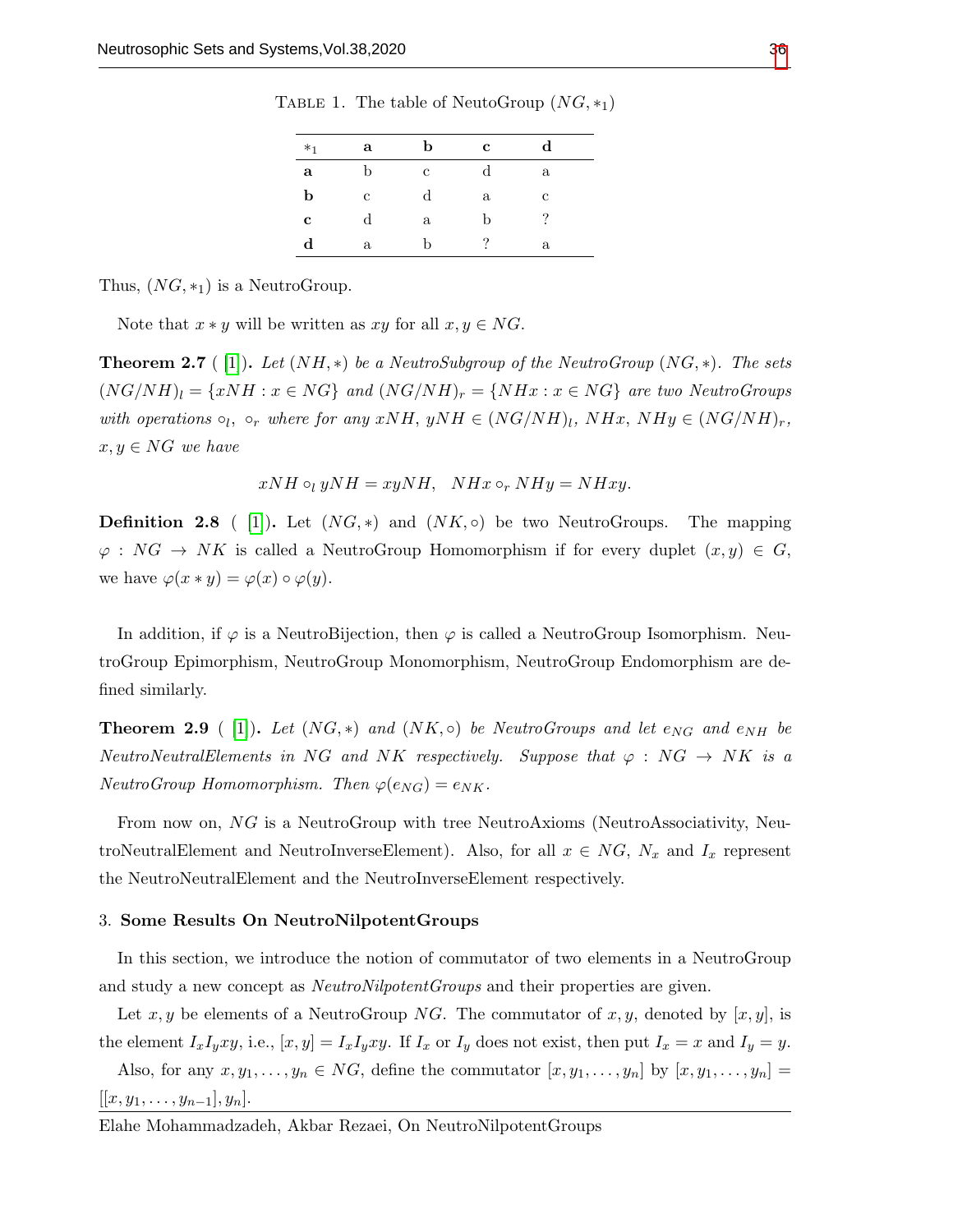| $*_2$      | a | b | $\mathbf c$ | $\rm{d}$ |
|------------|---|---|-------------|----------|
| a          | b | c |             | a        |
| b          | с | d | a           | с        |
| c          |   | a | b           |          |
| $_{\rm d}$ | a | b | c           | a        |

<span id="page-4-0"></span>TABLE 2. The table of NeutoNilpotentGroup  $(NG, *_2)$ 

<span id="page-4-1"></span>TABLE 3. The table of NeutoAbelianGroup  $(NG, *_3)$ 

| $*_3$       | a            | b            | $\mathbf c$ | e |  |
|-------------|--------------|--------------|-------------|---|--|
| $\mathbf a$ | b            | $\mathbf{a}$ | b           | a |  |
| b           | с            |              | с           | b |  |
| c           | $_{\rm d}$   | с            | е           | с |  |
| e           | $\mathbf{a}$ | b            | с           | е |  |
|             |              |              |             |   |  |

**Definition 3.1.** A NeutroGroup  $(NG, *)$  is called *NeutroNilpotentGroup* if  $Z_n(NG) = NG$ for some  $n \in \mathbb{N}$ , where

$$
Z_n(NG) = \{x \in NG : [x, g_1, g_2, \dots, g_n] = N_z \text{ for at least one } g_1, \dots, g_n, z \in NG\}.
$$

The smallest such n is called the NeutroNilpotency of NG.

Note that, if NG is a NeutroNilpotentGroup, then for any  $x \in NG$  there exists at least one  $g_1, ..., g_n, z \in NG$  such that  $[x, g_1, g_2, ..., g_n] = N_z$ .

<span id="page-4-2"></span>**Example 3.2.** Let  $U = \{a, b, c, d, e, f\}$  be a universe of discourse and  $NG = \{a, b, c, d\}$  be a subset of U. Define the operation  $*_2$  on NG in table [2.](#page-4-0) Since  $[a, b] = d$ ,  $[d, b] = d$ ,  $[c, c] = d$ and  $[b, b] = a$ , we have  $[c, d, b] = [b, b, b] = [a, b] = d = N_a$ ,  $[d, b, b] = [d, b] = N_a$  and  $[a, b, b] = [d, b] = N_a$ . Therefore, NG is a NeutroNilpotentGroup of class 2.

**Example 3.3.** Let  $U = \{a, b, c, d, e, f\}$  be a universe of discourse and let  $NG = \{e, a, b, c\}$  be a subset of U. Define the operation  $*_3$  on NG in table [3.](#page-4-1) Since  $[a, b, a] = e = N_c$ ,  $[b, a, e] =$  $[e, e] = e$ ,  $[e, e, c] = [c, c] = e$ ,  $[e, a, a] = [b, a] = e$ , we have NG is NeutroAbelianGroup and a NeutroNilpotentGroup of class 2.

In what follows we have a non Abelian NeutroNilpotentGroup.

**Example 3.4.** Let  $U = \{a, b, c, d\}$  be a universe and  $NG = \{a, b, c\}$  be a NeutroGroup by the Cayley table [4.](#page-5-0) Then  $H = \{a, b\}$ , by the operation  $*_4$ , is a NeutroSubgroup of NG (see [\[1\]](#page-7-5)). Since  $N_a = a$ ,  $I_a = a$ ,  $N_b$ ,  $I_b$  does not exist, we have  $[a, a] = a$  and  $[a, b] = a = N_a$ . Therefore, H is a NeutroNilpotentSubgroup that is not an AbelianNeutroGroup.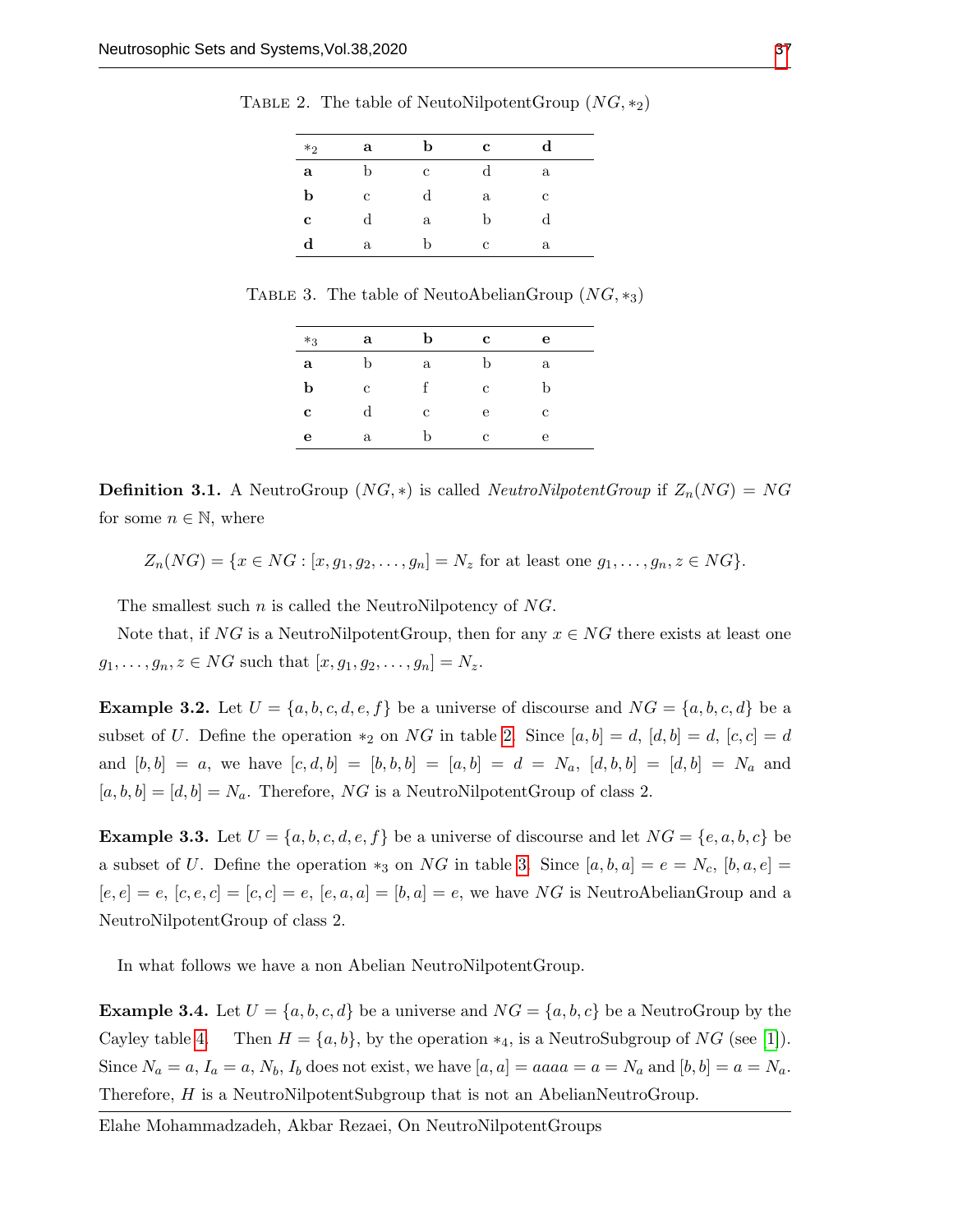<span id="page-5-0"></span>TABLE 4. The table of non Abelian NeutoAbelianGroup  $(NG, *_4)$ 

| $*_4$ | a | b | $\mathbf c$ |
|-------|---|---|-------------|
| a     | a | c | b           |
| b     | с | a | с           |
| c     | a | с | d           |

TABLE 5. The table of NeutoSubgroup  $(H, *_4)$ 

| $*_4$       | a | b |  |
|-------------|---|---|--|
| a           | a | с |  |
| $\mathbf b$ | C | a |  |

<span id="page-5-1"></span>TABLE 6. The table of NeutoSubgroup  $(NH, *_5)$  of  $(NG, *_5)$ 

| $*_5$       | a | $\mathbf c$ | d          |  |
|-------------|---|-------------|------------|--|
| a           | b | d           | a          |  |
| c           | d | h           | $_{\rm d}$ |  |
| $\mathbf d$ | a | с           | a          |  |

**Theorem 3.5.** Let NG and NK be two NeutroGroups. Then  $Z_n(NG \times NK) = Z_n(NG) \times$  $Z_n(NK)$ . Moreover, NG  $\times$  NK is a NeutroNilpotentGroup of class n if and only if NG and NK are NeutroNilpotentGroups of class n.

*Proof.* Assume  $(x, y) \in Z_n(NG \times NK)$ ,  $z \in NG$  and  $t \in NK$ . Then for some  $(x_1, y_1), \ldots, (x_n, y_n) \in NG \times NK$ , we have

$$
(N_z, N_t) = [(x, y), (x_1, y_1), \dots, (x_n, y_n)] = ([x, x_1, \dots, x_n], [y, y_1, \dots, y_n])
$$
  
\n
$$
\Leftrightarrow [x, x_1, \dots, x_n] = N_z, [y, y_1, \dots, y_n] = N_t
$$
  
\n
$$
\Leftrightarrow x \in Z_n(NG), y \in Z_n(NK)
$$
  
\n
$$
\Leftrightarrow (x, y) \in Z_n(NG) \times Z_n(NK).
$$

Therefore,  $Z_n(NG \times NK) = Z_n(NG) \times Z_n(NK)$ .

Moreover,  $NG \times NK$  is NeutroNilpotentGroup if and only if  $Z_n(NG \times NK) = NG \times NK$  $Z_n(NG) \times Z_n(NK)$  if and only if NG and NK are NeutroNilpotentGroups.  $\square$ 

In what follows we have a NeutroSubgroup that is not NeutroNilpotentGroup.

**Example 3.6.** Consider the NeutroGroup NG from Example [3.2.](#page-4-2) Define the operation  $*_5$  on NG in table [6.](#page-5-1) Then  $NH = \{a, c, d\}$  is a NeutroSubgroup of NG (see [\[1\]](#page-7-5)). Since  $[a, d] = a$ , [a, a] and [a, c] does not exist, we get  $[a, g_1, \ldots, g_n]$  does not exist for any  $g_1, \ldots, g_n \in NH$ , and so  $a \notin Z_n(NH)$  i.e.,  $NH$  is not NeutroNilpotentGroup.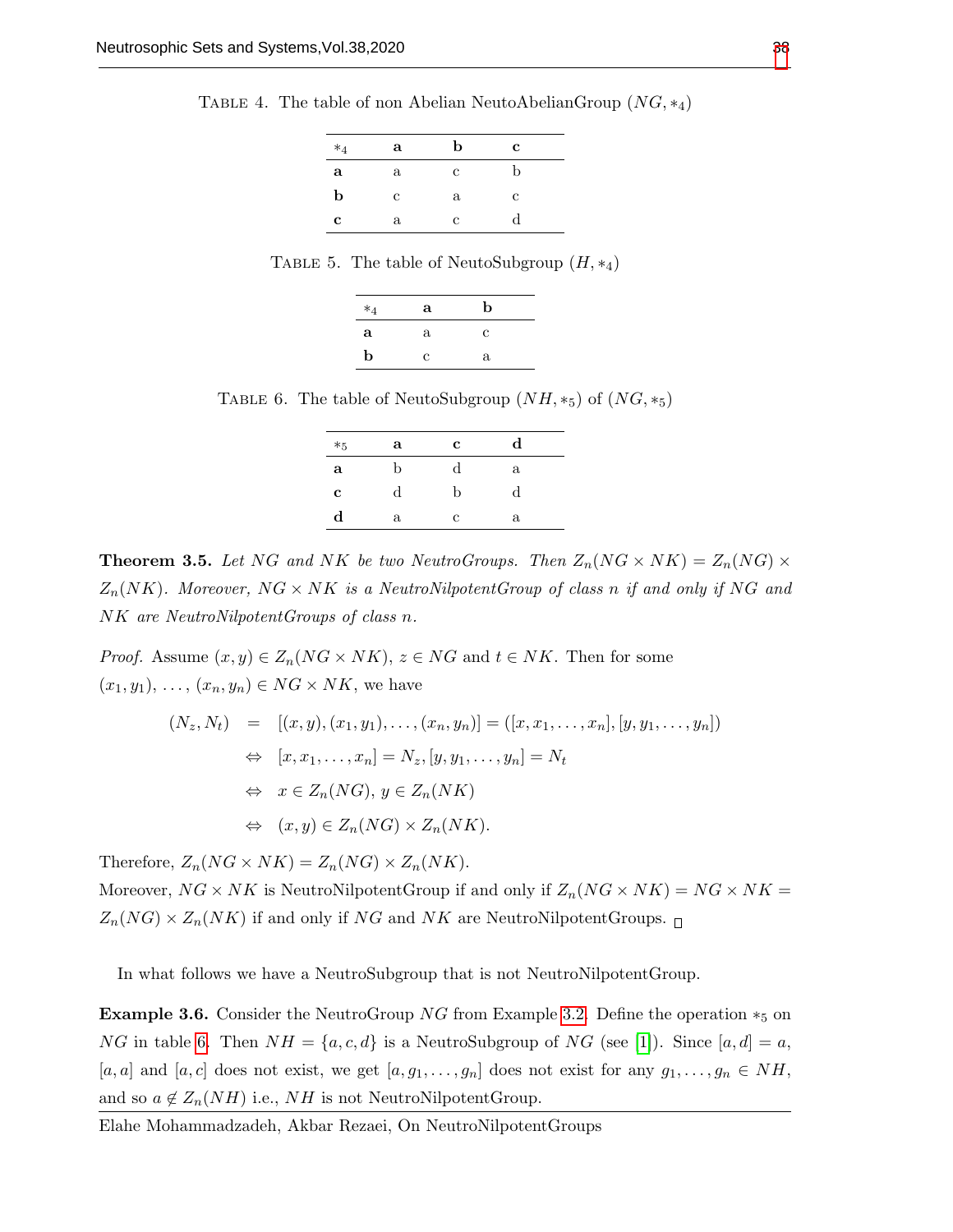Theorem 3.7. Let NH be a NeutroSubgroup of the NeutroNilpotentGroup NG. Then NeutroQuotientGroups  $(NG/NH)_l$  and  $(NG/NH)_r$  are NeutroNilpotentGroups.

*Proof.* Assume NH be a NeutroSubgroup of NG and  $gH \in (NG/NH)_l$ . Since NG is a NeutroNilpotentGroup, we have  $[g, g_1, \ldots, g_n] = N_z$  for some  $g_1, \ldots, g_n, z \in NG$ , and so  $[gNH, g_1NH, \ldots, g_nNH] = [g, g_1, \ldots, g_n]NH = N_zNH$ . Since  $(zNH) \circ_l (N_zNH)$  $(z * N_z)NH = zNH = (N_z)NH \text{~e}$   $zNH$ , we get  $(N_z)NH$  is a NeutroNaturalElement of  $(NG/NH)_l$ . Therefore,  $(NG/NH)_l$  is a NeutroNilpotentGroup. Similarly,  $(NG/NH)_r$  is a NeutroNilpotentGroup.  $\Box$ 

We recall that the intersection of two NeutroGroups is a NeutroGroup (see [\[1\]](#page-7-5)). Now we have the following:

**Theorem 3.8.** Let NG and NK be two NeutroNilpotentGroups. Then  $NG \cap NK$  is a NeutroNilpotentGroup.

*Proof.* Straightforward.  $\Box$ 

<span id="page-6-0"></span>**Theorem 3.9.** Let NH be a NeutroNilpotentSubgroup of a NeutroGroup NG and for all  $x, t \in NG$  we have

$$
xNH = NH \Rightarrow x \in NH, \ \ (N_t)NH = NH.
$$

If  $(NG/NH)_l$  is a NeutroNilpotentQuotientGroup, then NG is a NeutroNilpotentGroup.

*Proof.* Assume  $(NG/NH)_l$  is NeutroNilpotentGroup of class n and NH is NeutroNilpotentGroup of class m. Then for any  $xNH \in (NG/NH)_l$ , there exist  $g_1NH,\ldots,g_nNH \in$  $(NG/NH)_l$  such that  $[xNH, g_1NH, \ldots, g_nNH] = (N_z)NH$ , where  $z \in NG$ . Then  $[x, g_1, \ldots, g_n]NH = (N_z)NH = NH$ , and so  $[x, g_1, \ldots, g_n] \in NH$ . Since NH is NeutroNilpotentGroup, we get there exist  $k_1, \ldots, k_m \in NH$  such that  $[[x, g_1, \ldots, g_n], k_1, \ldots, k_m] = N_t$ , for some  $t \in NG$ . Consequently, NG is NeutroNilpotentGroup of class  $n + m$ .

Theorem 3.10. Let NH be a NeutroNilpotentSubgroup of a NeutroGroup NG and for all  $x, t \in NG$  we have

$$
NHx = NH \Rightarrow x \in NH, \quad NH(N_t) = NH.
$$

If  $(NG/NH)_r$  is a NeutroNilpotentQuotientGroup, then NG is a NeutroNilpotentGroup.

*Proof.* Similar to the proof of Theorem [3.9.](#page-6-0)  $\Box$ 

**Theorem 3.11.** Every homomorphic image of a NeytroNilpotentGroup is NeutroNilpotent-Group.